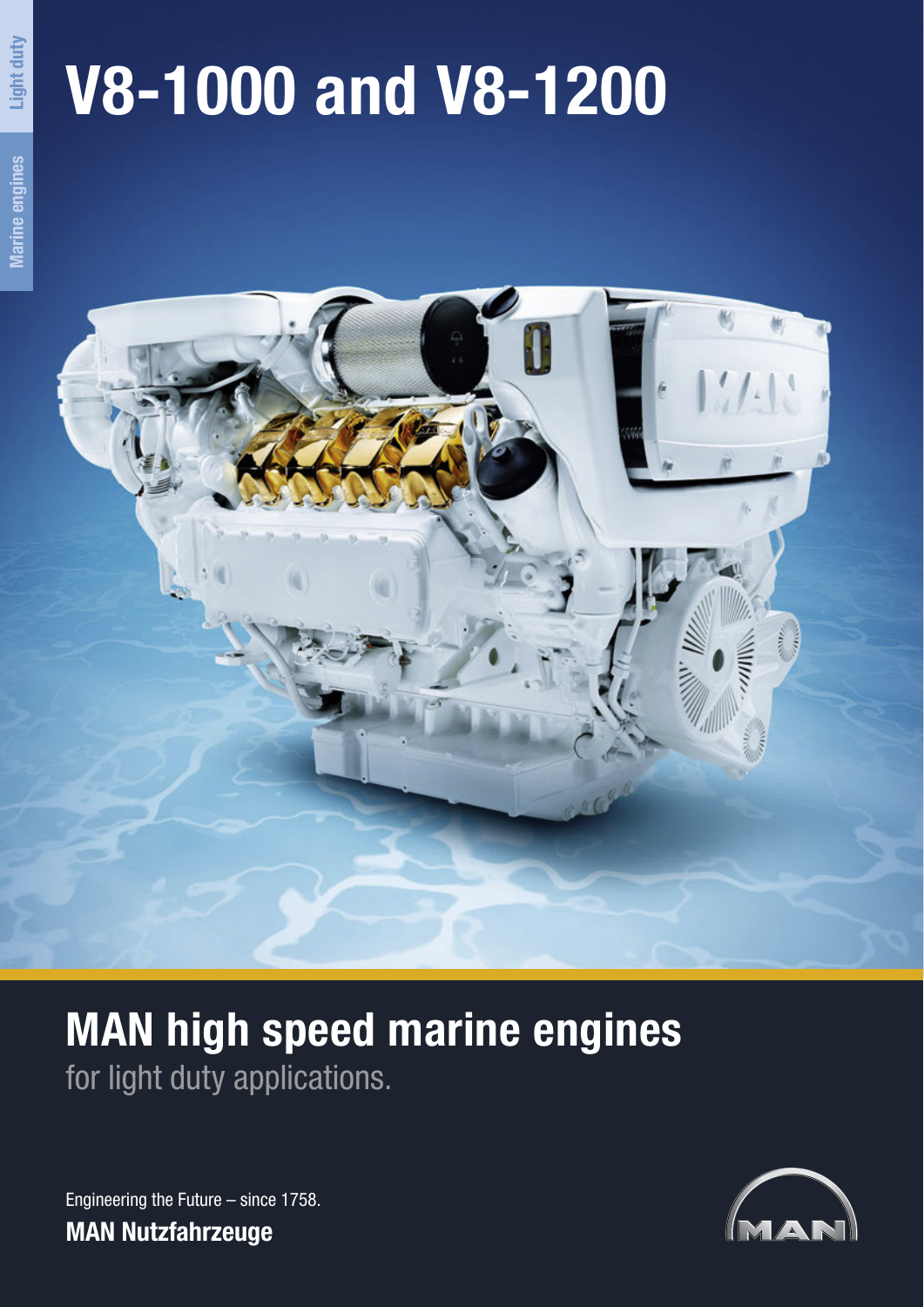## **Full speed ahead.**

**A whole fleet of MAN marine diesel engines is waiting for this command. The powerful common rail diesel engines from 730 mhp to 1,800 mhp impress with their extraordinary dynamics, their extreme running smoothness, economy and their trend-setting environmental friendliness. The finest from modern technology.**

### **Engine description V8-1000 and V8-1200.**

| <b>Characteristics</b>                      | V8-1000                                                                                          | specials V8-1200              |  |
|---------------------------------------------|--------------------------------------------------------------------------------------------------|-------------------------------|--|
| Cylinders and arrangement<br>Operation mode | 8 cylinders in 90° V design<br>4-stroke diesel engine<br>watercooled                             |                               |  |
|                                             | 1-stage exhaust turbocharging<br>intercooler                                                     | 2-stage exhaust turbocharging |  |
| Number of valves                            | 4 valves per cylinder                                                                            |                               |  |
| Fuel system                                 | Common Rail direct fuel injection with electronic control                                        |                               |  |
| Engine lubrication                          | Closed system with forced feeding, oil cooling and filtering                                     |                               |  |
| Type of cooling                             | Plate heat exchanger, seawater cooled                                                            |                               |  |
| Engine electric                             | Electronic injection control (EDC)                                                               |                               |  |
|                                             | Electronic engine monitoring including diagnostic unit                                           |                               |  |
| Exhaust gas status                          | IMO Tier 2, EPA Tier 2 for private use only. Commercial use upon request.<br><b>RCD 94/25/EC</b> |                               |  |
| Fuel                                        | <b>DIN EN 590</b>                                                                                |                               |  |

æ.

| <b>Dimensions</b>                                             |    | V8-1000 | V8-1200 |
|---------------------------------------------------------------|----|---------|---------|
| A-Overall width of engine                                     | mm | 1.153   | 1.153   |
| B-Overall length of engine                                    | mm | 1.736   | 1.745   |
| C-Overall height of engine                                    | mm | 1.236   | 1,225   |
| D-Top of engine to crankshaft centre                          | mm | 825     | 811     |
| E-Length of engine from front end to edge of flywheel housing | mm | 1.243   | 1.262   |

For detailed examinations of installation dimensions, please order drawings from our factory.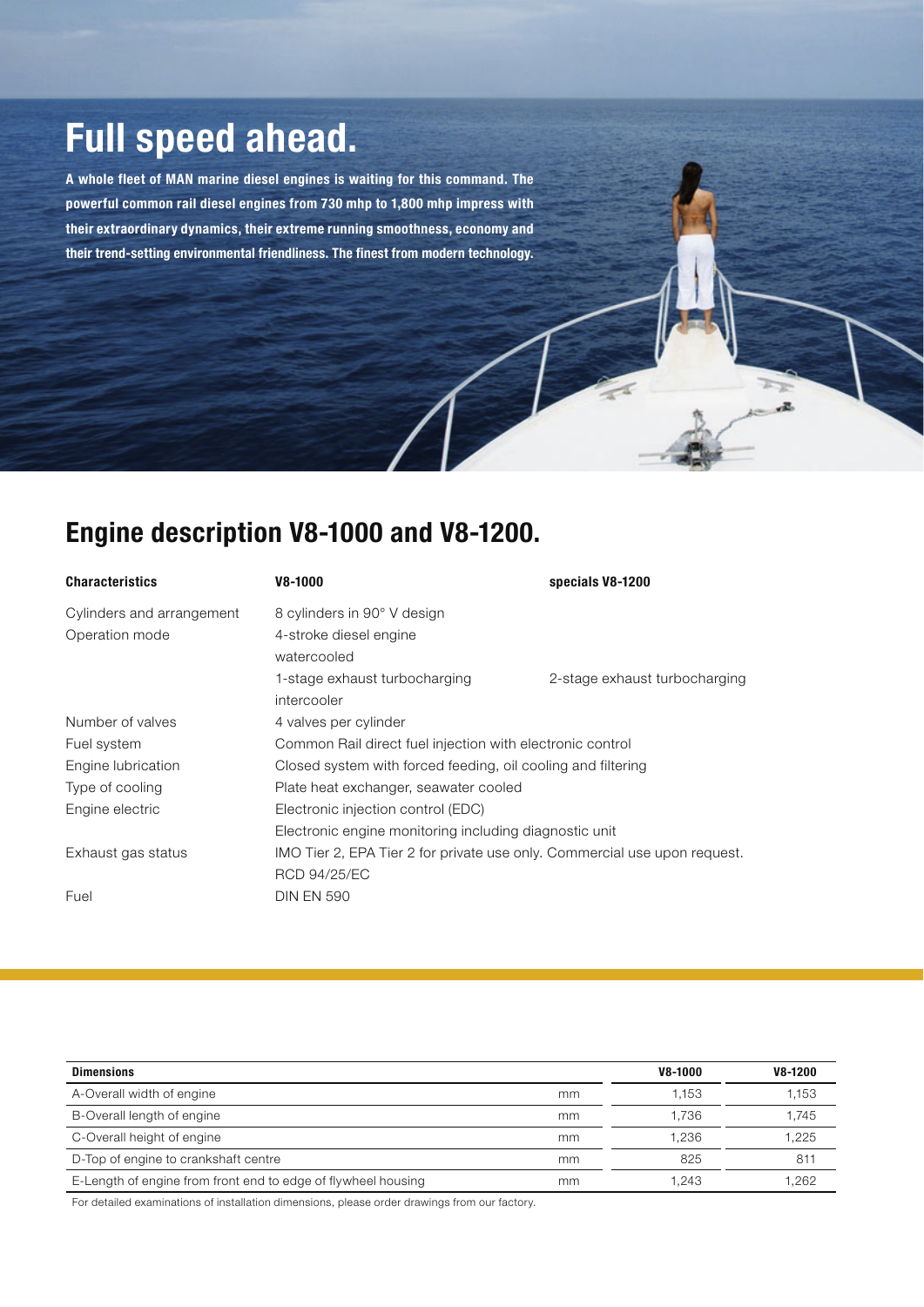#### **MAN engines have outstanding qualities**

- High tractive power even at low speeds
- Powerful acceleration and rapid reaction to commands
- High performance combined with low weight
- Compact, space-saving design
- Large operation range owing to low consumption
- Low running costs and long service life
- Low emission values
- World-wide service network with rapid supply of spare parts

#### **Technical data**

| <b>Type of engine</b>                                              |            | V8-1000         | V8-1200         |
|--------------------------------------------------------------------|------------|-----------------|-----------------|
| <b>Displacement</b>                                                |            | 16.16           | 16.16           |
| Maximum output to DIN ISO 3046-11                                  | $kW$ (mhp) | 735 (1,000)     | 882 (1,200)     |
| Rated speed                                                        | rpm        | 2,300           | 2,300           |
| Maximum torque                                                     | Nm         | 3,340           | 4,010           |
| at speed                                                           | rpm        | $1,200 - 2,100$ | $1,200 - 2,100$ |
| Weight (dry)                                                       | kg         | 1,780           | 1,875           |
| Fuel consumption at rated power                                    | 1/h        | 190             | 231             |
| <sup>1</sup> The ratings are only for operation of private yachts. |            |                 |                 |

#### **Definition of light duty operation**

Annual operating hours < 1,000 Percentage of time at full load  $\leq 20\%$ Average load application  $\leq 50\%$ Particular operation conditions no wide-open throttle

below rated speed

#### **Typical applications**

Escort boats and patrol boats Ambulance boats Pleasure crafts Police boats